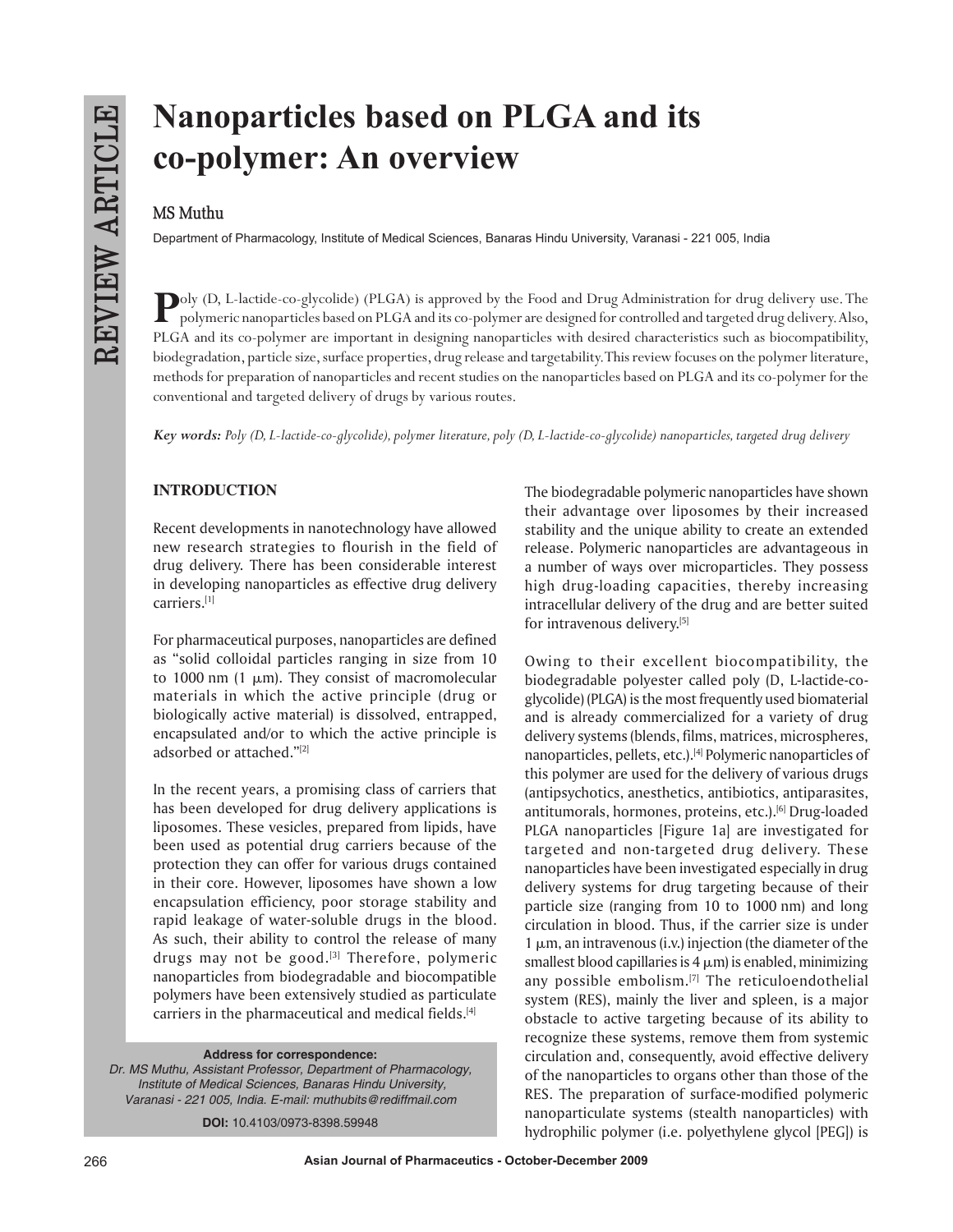the most common way to control the opsonization process during passive targeting after i.v. administration. PLGA in combination with PEG (PLGA co-polymer or PLGA-PEG) is mainly used for the preparation of stealth polymeric nanoparticles [Figure 1b]. Depending on their composition and intended use, these polymeric nanoparticles can be administered orally, parenterally or locally.<sup>[6,8,9]</sup>

This review, therefore, was conducted with the view to summarize the PLGA literature and the recent developments in the area of polymeric nanoparticles developed based on PLGA and its co-polymer.

#### **POLYMER LITERATURE**

#### **PLGA in drug delivery systems**

Devices based on polymers of lactic and glycolic acids are widely used in a number of biomedical and pharmaceutical applications.[10] Co-polymers of lactide and glycolide, referred to as PLGA, have generated tremendous interest because of their excellent biocompatibility, biodegradability and mechanical strength. The discovery and the synthetic work on low molecular weight (M.W.) oligomeric forms of lactide and/ or glycolide polymers was first carried out several decades ago. The methods to synthesize high M.W.s of these polymers were first reported during the late 1960s and early 1970s. A number of groups have published pioneering work on the utility of these polymers to make sutures/fibers. Various polymeric devices like microspheres, microcapsules, nanoparticles, pellets, implants and films have been fabricated using these polymers. They are also easy to formulate into various delivery systems for carrying a variety of drug classes, such as vaccines, peptides, proteins and micromolecules, which have been approved by the Food and Drug Administration for drug delivery use.<sup>[11-13]</sup>

#### **Physicochemical properties of PLGA**

PLGA prepared from L-poly lactide (L-PLA) and poly glycolide (PGA) are crystalline co-polymers while those from D,L-PLA

**Hydrophitic group Drug** (PEG)  $(b)$  $(a)$ 

**Figure 1:** Polymeric nanoparticles (a) prepared with poly (D, L-lactide-co-glycolide) (PLGA) and (b) prepared with poly (D, L-lactide-co-glycolide) co-polymer **Figure 2:** Structural formula of poly (D, L-lactide-co-glycolide)

and PGA are amorphous in nature [Figure 2]. It has been found that PLGAs containing  $>70\%$  glycolide are amorphous in nature. The degree of crystallinity and the melting point of the polymers are directly related to the M.W. of the polymer.  $[14]$ 

Physical properties such as the M.W. affect the mechanical strength of the polymer and its ability to be formulated as a drug delivery device. Also, these properties may control the polymer biodegradation rate and hydrolysis. Commercially available PLGA polymers are usually characterized in terms of intrinsic viscosity, which is directly related to their M.W.s.<sup>[14]</sup>

The mechanical strength, swelling behavior, capacity to undergo hydrolysis and, subsequently, the biodegradation rate are directly influenced by the crystallinity of the PLGA polymer. The resultant crystallinity of the PLGA copolymer is dependent on the type and the molar ratio of the individual monomer components (lactide and glycolide) in the copolymer chain. PLGA polymers containing a 50:50 ratio of lactic and glycolic acids are hydrolyzed much faster than those containing a higher proportion of either of the two monomers.[11,14]

PGA is highly crystalline because it lacks the methyl side groups of the PLA. Lactic acid is more hydrophobic than glycolic acid and, therefore, lactide-rich PLGA co-polymers are less hydrophilic, absorb less water and, subsequently, degrade more slowly.[15-18]

It has a glass transition temperature (Tg) of 45°C and an inherent viscosity of 0.5-0.8 mPa. The Tgs of the PLGA copolymers are above the physiological temperature of 37°C and hence they are normally glassy in nature. Thus, they have a fairly rigid chain structure, which gives them significant mechanical strength to be formulated as a degradable device. It has been reported that the Tgs of PLGA decrease with the decrease of lactide content in the co-polymer composition with decreasing M.W.[11,14]

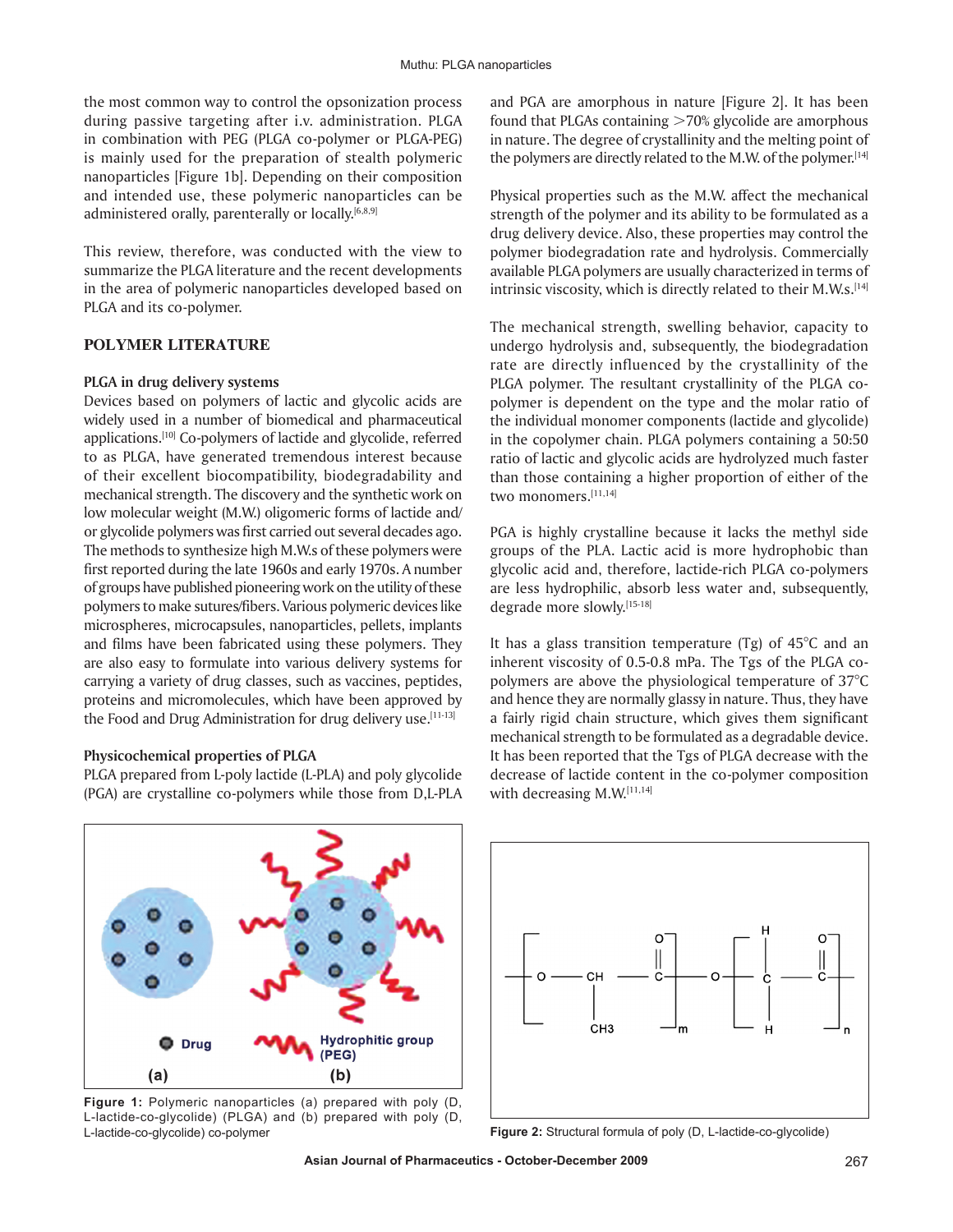The PLGA polymers chosen should also have considerable mechanical strength. Different factors like the M.W., copolymer composition (lactide/glycolide ratio), crystallinity and geometric regularity of individual chains significantly affect the mechanical strength of the particular polymer.<sup>[14]</sup>

#### **Biodegradation of PLGA**

In both *in vitro* and *in vivo,* the PLGA co-polymer undergoes degradation in an aqueous environment (hydrolytic degradation or biodegradation) through cleavage of its backbone ester linkages. The polymer chains undergo bulk degradation and the degradation generally occurs at a uniform rate throughout the PLGA matrix. It has been recorded that the PLGA biodegradation occurs through random hydrolytic chain scissions of the swollen polymer. The carboxylic end groups present in the PLGA chains increase in number during the biodegradation process as the individual polymer chains are cleaved. These are known to catalyze the biodegradation process. It has also been reported that large fragments are degraded faster internally and amorphous regions degrade faster than crystalline regions. The biodegradation rates of the PLGA co-polymers are dependent on the molar ratio of the lactic and glycolic acids in the polymer chain, M.W. of the polymer, the degree of crystallinity and the Tg of the polymer.[10,19]

A three-phase mechanism for PLGA biodegradation has been proposed:

- 1. Random chain scission process. The M.W. of the polymer decreases significantly, but no appreciable weight loss and no soluble monomer products are formed.
- 2. In the middle phase, a decrease in M.W. accompanied by a rapid loss of mass and soluble oligomeric and monomer products are formed.
- 3. Soluble monomer products formed from soluble oligomeric fragments. This phase is that of complete polymer solubilization.[19]

The role of enzymes in any PLGA biodegradation is unclear. Most of the literature indicates that the PLGA biodegradation does not involve any enzymatic activity and is purely through hydrolysis. However, some findings have suggested an enzymatic role in PLGA breakdown based on the difference in the *in vitro* and *in vivo* degradation rates. It has also been found that motion and buffers may affect their rate differences. However, it is known that PLGA biodegrades into lactic and glycolic acids. Lactic acid enters the tricarboxylic acid cycle and is metabolized and subsequently eliminated from the body as carbon dioxide and water. Glycolic acid is either excreted unchanged in the kidney or it enters the tricarboxylic acid cycle and is eventually eliminated as carbon dioxide and water.[11,13]

# **Biocompatibility of PLGA**

The PLGA polymer had several advantages like good mechanical properties, low immunogenicity and toxicity, excellent biocompatibility and predictable biodegradation kinetics. The wide acceptance of the lactide/glycolide polymers as suture materials made them attractive candidates for biomedical applications like ligament reconstruction, tracheal replacement, surgical dressings, vascular grafts and nerve, dental and fracture repairs.[10,20]

PLGA microspheres (average size  $30 \mu m$ ) induced a mild foreign body reaction and were reported to be biocompatible.<sup>[20]</sup> The volume of microspheres injected into the tissue may be considered as an open porous implant, which induces an inflammatory response characterized by the infiltration of macrophages, neutrophils, fibroblasts and some lymphocytes and by the formation of fibrin, giant cells and new blood vessels.[21-23] Tissue reaction to the PLGA microsphere injection site after Week 1 showed heavy macrophage infiltration around the muscle due to a systemic rise in the level of activated macrophages, which release cytokines, growth factors and other bioactive agents to modulate the function of other cell types in the inflammatory milieu.[24,25]

The release of octreotide acetate from PLGA microspheres has been tested in rabbits and humans. Similar release patterns from rabbits and humans were observed.<sup>[26]</sup>

# **Methods for the preparation of PLGA and its co-polymerbased nanoparticles**

Three well-developed methods exist for the preparation of nanoparticles using PLGA and its co-polymer.[5] These include emulsification solvent diffusion/evaporation,<sup>[27,28]</sup> salting out<sup>[29]</sup> and nanoprecipitation.<sup>[30]</sup>

# **Emulsification solvent evaporation/diffusion method**

Emulsification solvent diffusion/evaporation method involves two steps. The first step is emulsification of the polymer (PLGA or PLGA-PEG) solution into a non-solvent. In the second step, the polymer solvent is diffused, inducing polymer precipitation as nanoparticles. A polymeric organic solution containing the dissolved drug is dispersed into nanodroplets using a dispersing agent and high-energy force (e.g., ultrasonication), in a non-solvent such as chloroform, ethyl acetate etc. The polymer precipitates in the form of nanoparticles in which the drug is finely loaded in the polymeric matrix. The solvent is subsequently evaporated/ diffused by increasing the temperature under reduced pressure for evaporation or by dilution for diffusion.<sup>[27,28]</sup>

#### **Salting-out method**

Polymer (PLGA or PLGA-PEG) and drug are initially dissolved in a solvent such as acetone, which is subsequently emulsified into an aqueous gel containing the salting-out agent (electrolytes, such as magnesium chloride, calcium chloride etc.) using a colloidal stabilizer such as polyvinyl pyrrolidone. This oil/water emulsion is then diluted with a sufficient volume of water or aqueous solution to enhance the diffusion of acetone into the aqueous phase, thus, inducing the formation of nanoparticles.[29]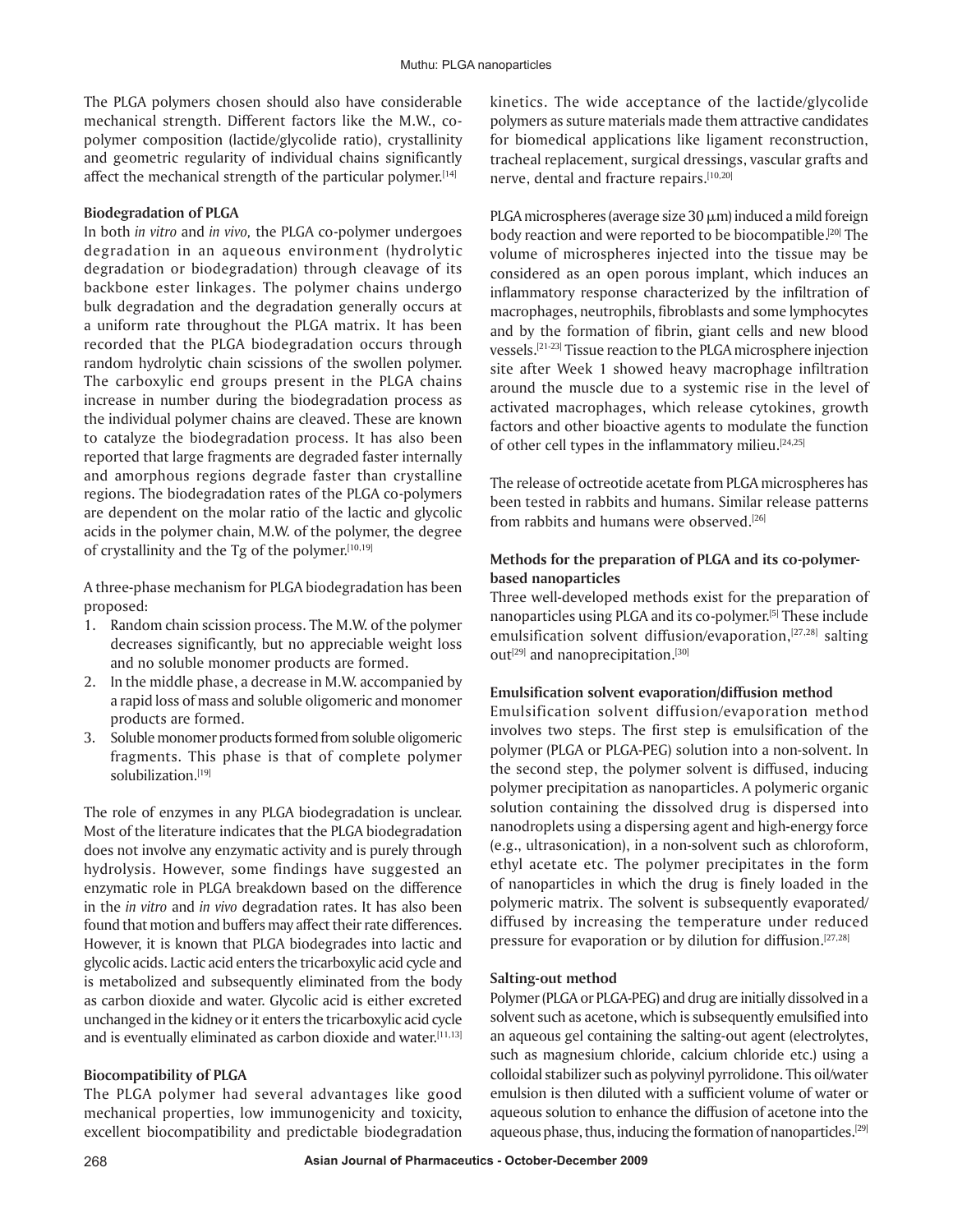### **Nanoprecipitation method**

In this method, polymer (PLGA or PLGA-PEG) is dissolved in acetone and then the drug is added and dissolved. This organic solution is injected into distilled water containing stabilizer under magnetic stirring. Acetone and some proportion of water are eliminated under reduced pressure and the final volume of the suspension is adjusted to the required volume.[30]

In these methods, three major strategies were employed during the preparation methods: (1) covalent attachment of the drug to the particle surface or to the polymer before preparation, (2) adsorption of the drug to a polymeric carrier system and (3) incorporation of the drug into the polymeric matrix during particle preparation.<sup>[31,32]</sup>

# **PLGA and its co-polymer-based nanoparticles**

#### *Triclosan*

Pinon-Segundo et al.<sup>[33]</sup> prepared and characterized triclosanloaded nanoparticles by the emulsification-diffusion process to obtain a novel delivery system for the treatment of periodontal disease. The nanoparticles were prepared using PLGA, PLA and cellulose acetate phthalate. Polyvinyl alcohol (PVA) was used as a stabilizer. Batches were prepared with different amounts of triclosan in order to evaluate the influence of the drug on nanoparticle properties. Solid nanoparticles  $of < 500$  nm in diameter were obtained. Entrapment efficiencies were higher than 63.8%. The characterization by scanning electron microscopy and light scattering indicated that high concentrations of triclosan seemingly caused the increase in the mean size of the nanoparticles. A decrease in the PLGA glass transition temperature was observed by differential scanning calorimetry. This could indicate that triclosan in PLGA nanoparticles behaves as a non-conventional plasticizer. A fast release of triclosan from nanoparticles was detected. A preliminary *in vivo* study in dogs with induced periodontal defects suggested that triclosan-loaded nanoparticles penetrate through the junctional epithelium.

# *Paclitaxel*

Dong and Feng<sup>[34]</sup> developed a novel bioadhesive drug delivery system, PLGA/montmorillonite nanoparticles, for oral delivery of paclitaxel. Paclitaxel-loaded PLGA/montmorillonite nanoparticles were prepared by the emulsion/solvent evaporation method. Montmorillonite was incorporated in the formulation as a matrix material component, which also plays the role of a co-emulsifier in the nanoparticle preparation process. Paclitaxel-loaded PLGA/montmorillonite nanoparticles were found to be of spherical shape with a mean size of around 310 nm and polydispersity of  $<$  0.150. Adding the montmorillonite component to the matrix material appears to have little influence on the particle size and the drug encapsulation efficiency. The drug release pattern was found to be biphasic with an initial burst followed by a slow, sustained release, which was not remarkably affected by the montmorillonite component. Cellular uptake of the fluorescent coumarin 6-loaded PLGA/montmorillonite nanoparticles showed that montmorillonite enhanced the cellular uptake efficiency of the pure PLGA nanoparticles by 57-177% for Caco-2 cells and 11-55% for HT-29 cells, which was dependent on the amount of montmorillonite and the particle concentration in incubation. Such a novel formulation is expected to possess extended residence time in the gastrointestinal tract, which promotes oral delivery of paclitaxel.

### *Ellagic acid*

Bala *et al*. [35] developed ellagic acid-loaded PLGA nanoparticles for oral administration. PLGA nanoparticles were prepared by a method based on the concept of emulsiondiffusion-evaporation using PEG 400 as a co-solvent for solubilizing the drug. While developing this method, didodecyldimethylammomium bromide (DMAB) and PVA, alone and in combination with chitosan (CS) were employed. DMAB-stabilized particles were the smallest of all the formulations, with a particle size of 148.5 nm. PVA alone gave particles of 269.7 nm but a blend with CS (80:20) resulted in an increase in particle size (359.6  $\pm$  23.6 nm). Initial release of ellagic acid from nanoparticles in pH 7.4 phosphate buffer was rapid, followed by a slower sustained release. Release rates followed the order  $PVA > PVA-CS > DMAB$ . Release rate from the PLGA-DMAB particles was slowest, which is attributed to the higher hydrophobicity of DMAB as compared with PVA, preventing diffusion of the drug out of the polymeric matrix. Insolubility of CS at alkaline pH could have retarded the release in case of the PVA-CS system. An *in situ* intestinal permeability study of pure drug and the drug encapsulated in nanoparticles prepared using PVA, PVA-CS blend and DMAB as stabilizer in rats showed 66, 75, 73 and 87% permeation, respectively. Ellagic acid showed a good free-radical scavenging effect in a yeast cell culture model as well as in a cell-free system.

# *Streptomycin*

Pandey and Khuller<sup>[36]</sup> have developed an oral drug delivery system for an injectable antibiotic, streptomycin. PLGA nanoparticles encapsulating streptomycin were prepared by the multiple emulsion technique and administered orally to mice for biodistribution and chemotherapeutic studies. The mean particle size was 153.12 nm with  $32.12 \pm 4.08\%$  drug encapsulation and  $14.28 \pm 2.83\%$  drug loading. Streptomycin levels were maintained for 4 days in the plasma and for 7 days in the organs following a single oral administration of PLGA nanoparticles. There was a 21-fold increase in the relative bioavailability of PLGA-encapsulated streptomycin compared with intramuscular free drug. In *Mycobacterium tuberculosis* H (37)Rv-infected mice, eight doses of the oral streptomycin formulation administered weekly were comparable to 24 intramuscular injections of free streptomycin. Further, the nanoparticle formulation did not result in nephrotoxicity as assessed on a biochemical basis. These results suggest that nanoencapsulation might be useful for developing a suitable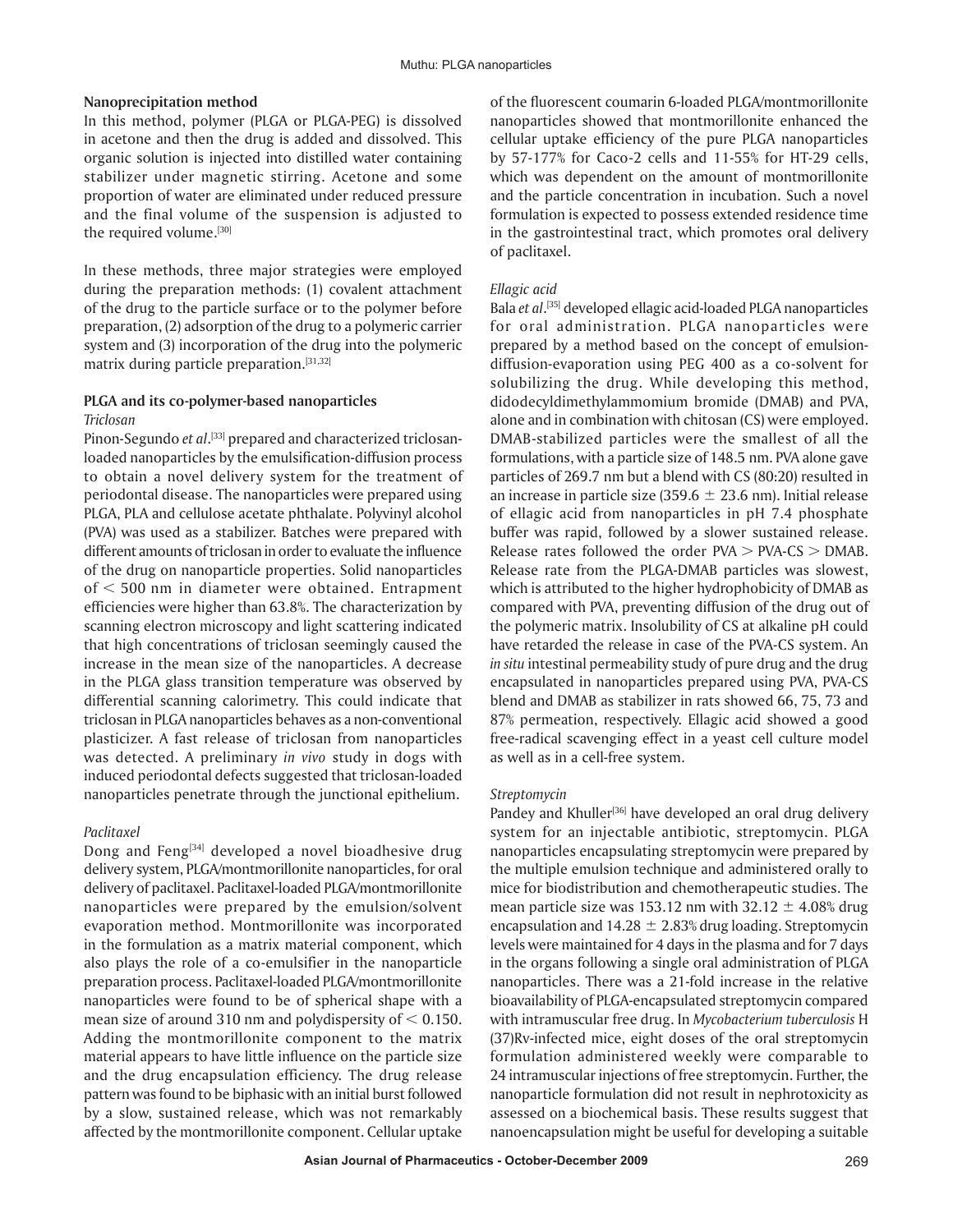oral dosage form for streptomycin and perhaps for other antibiotics that are otherwise injectable.

# *Estradiol*

Mittal *et al*. [37] investigated estradiol-loaded PLGA nano particulate formulations in the size range between 90 and 143 nm for improving oral bioavailability and to sustain the release of estradiol by varying the M.W. and co-polymer composition of PLGA. Nanoparticles were prepared following the emulsion-diffusion-evaporation method employing DMAB as a stabilizer. The effect of polymer M.W. and co-polymer composition on particle properties and release behavior (*in vitro* and *in vivo*) has been reported. Drug release *in vitro* decreased with increase in M.W. and lactide content of PLGA. Zero order release was obtained with low M.W. (14,500 and 45,000 Da) PLGA, while high M.W. (85,000 and 213,000 Da) and different co-polymer compositions followed square root of time (Higuchi's pattern)-dependent release. The bioavailability of estradiol from nanoparticles was assessed in male Sprague Dawley rats at a dose of 1 mg estradiol/rat. The *in vivo* performance of the nanoparticles was found to be dependent on the particle size, polymer M.W. and copolymer composition. The  $C_{\text{(max)}}$  of drug in the plasma was dependent on the polymer M.W. and composition while particle size was found to influence the duration of release, suggesting that smaller is better. The histopathological examination revealed absence of any inflammatory response with the formulations prepared of low/high M.W. or high lactide content polymers for the studied period. Together, these results indicate that nanoparticulate formulations are ideal carriers for oral administration of estradiol, having a great potential to address the dose-related issues of estradiol.

# *Cyclosporine*

Italia *et al*. [38] prepared cyclosporine-loaded PLGA nanoparticles by the emulsion-diffusion-evaporation method, which were optimized for particle size and entrapment efficiency. The optimized particles were  $143.3 \pm 8.7$  nm in size with narrow size distribution and 71.9  $\pm$  1.7% entrapment efficiency at 20% w/w initial drug loading when prepared with 0.1% w/v of Didodecylmethylammonium bromide as stabilizer. These particulate carriers exhibited controlled *in vitro* release of cyclosporine for 23 days at a nearly constant rate and showed very good hemocompatibility *in vitro*. The nanoparticulate formulation showed significantly higher intestinal uptake as compared with the SIM-Neoral® and cyclosporine suspensions. The relative bioavailability of the nanoparticulate formulation was found to be 119.2% as compared with SIM-Neoral®. A marked difference in the pharmacokinetic profile between nanoparticulate and SIM-Neoral® formulations was observed. The nanoparticulate formulation showed controlled release of cyclosporine over 5 days. On the other hand, the marketed formulation showed a sharp  $C_{\text{max}}$  with a 3-day release profile. The nanoparticulate formulation exerted significantly lower nephrotoxicity in the rats as compared with SIM-Neoral®, which was evidenced

by lower blood urea nitrogen, plasma creatinine and malondialdehyde levels in the plasma and kidney. The results were further supported by the histopathological changes in the kidneys. Together, these results indicate that PLGA nanoparticles have a greater potential for oral delivery of cyclosporine.

# *Gentamicin*

Drug delivery systems containing gentamicin were studied as a treatment against experimental brucellosis in mice. Micro- and nanoparticles (with an average size of 310 nm) prepared using PLGA 502H and microparticles made of PLGA 75:25H were successfully delivered to the liver and the spleen, the target organs for *Brucella melitensis*. Both polymers have the same M.W. but different lactic acid/glycolic acid ratios. Microparticles of PLGA 502H and 75:25H released their contents in a sustained manner in contrast to PLGA 502H nanoparticles, which were degraded almost completely during the first week post-administration. The values of the pharmacokinetic parameters after administration of a single intravenous dose of 1.5 mg/kg of body weight of loaded gentamicin revealed higher areas under the curve (AUC) for the liver and the spleen and increased mean retention times (MRT) compared with those for the free drug, indicating the successful uptake by phagocytic cells in both organs and the controlled release of the antibiotic. Both gentamicinloaded PLGA 502H and 75:25H microparticles presented similar pharmacokinetic parameter values for the liver, but those made of PLGA 75:25 H were more effective in targeting the antibiotic to the spleen (higher AUC and MRT). The administration of three doses of 1.5 mg/kg significantly reduced the load associated with the splenic *B*. *melitensis* infection. Thus, the formulation made with the 75:25H polymer was more effective than that made with 502H microspheres. Therefore, both pharmacokinetic and pharmacodynamic parameters showed the suitability of 75:25H microspheres to reduce the infection of experimentally infected mice with *B*. *melitensis*. [39]

# *Risperidone*

Muthu et al.<sup>[40]</sup> developed extended-release PLGA nanoparticles of risperidone and a thermal-responsive *in situ* gel containing risperidone nanoparticles for parenteral (subcutaneous) delivery and to reduce the dose-dependent extrapyramidal side effects of risperidone. PLGA nanoparticles of risperidone were designed by the nanoprecipitation method using polymeric stabilizer (Poloxamer 407). The prepared nanoparticles were characterized for particle size by photon correlation spectroscopy and atomic force microscopy. Poloxamer 407-based *in situ* gel containing PLGA nanoparticles of risperidone was prepared by the modified cold method to control the initial rapid release from the nanoparticles. The *in vivo* efficacy (antipsychotic effect) of the prepared formulations (nanoparticles and *in situ* gel containing nanoparticles) was studied by administering them subcutaneously into mice. Extrapyramidal side effects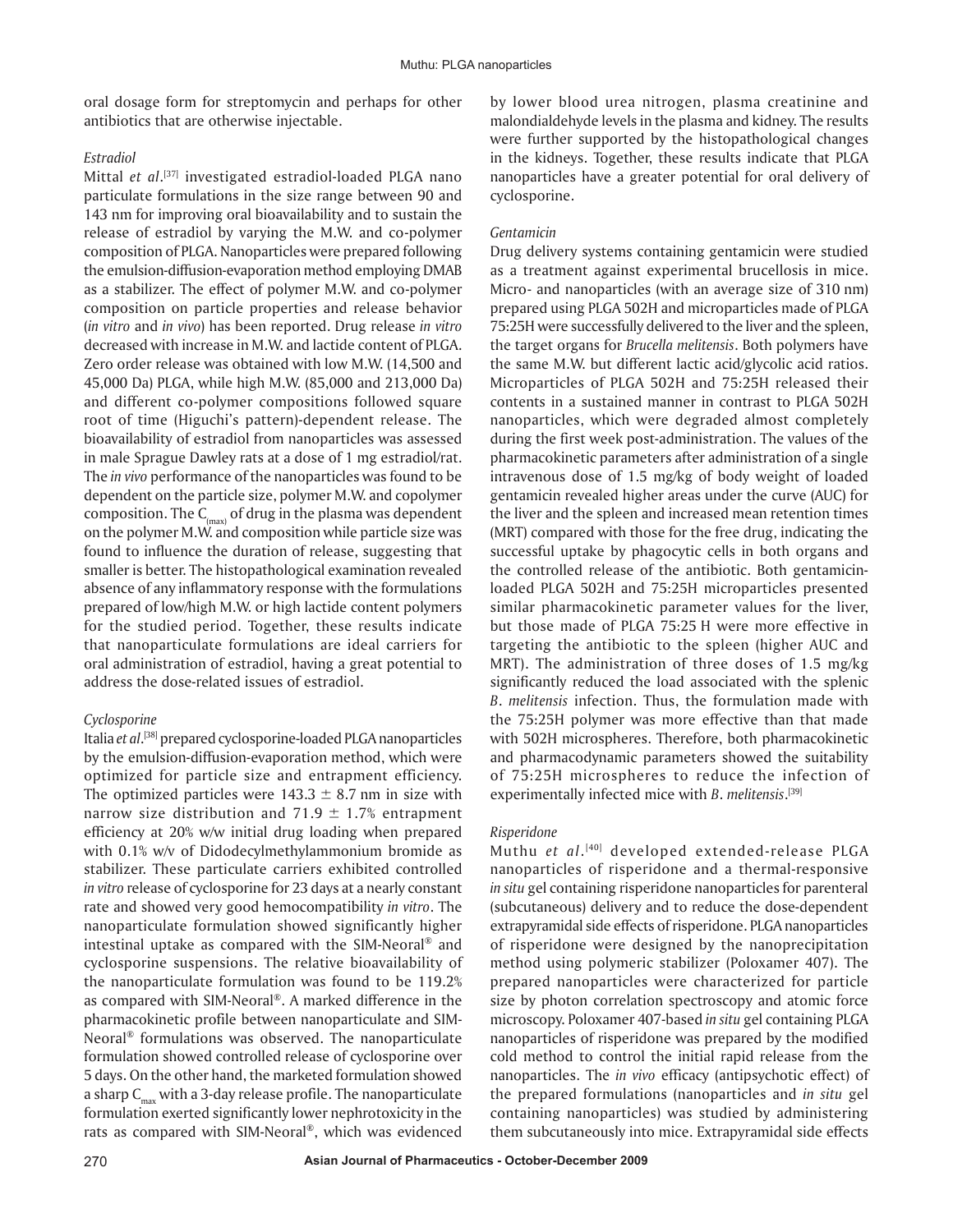of the formulations were also studied. The particle size of the prepared nanoparticles ranged between 85 and 219 nm. About 89-95% drug encapsulation efficiency was achieved when risperidone was loaded at 1.7-8.3% by weight of the polymer. During *in vivo* studies, prepared risperidone formulations showed an antipsychotic effect that was significantly prolonged over that of risperidone solution for up to 72 h, with fewer extrapyramidal side effects. The prolonged effect of risperidone was obtained from the risperidone formulations administered subcutaneously, which may improve the treatment of psychotic disorders by dose reduction.

#### *Adriamycin*

PLGA-PEG co-polymers were synthesized by ring opening polymerization of the D L-lactide and glycolide in the presence of PEG1000. The adriamycin-loaded nanoparticles were prepared using a precipitation-solvent evaporation technique. The physical characteristics and drug-loading efficiency of the PLGA-PEG nanoparticles were influenced by the composition of the PLGA-PEG co-polymers used to prepare the nanoparticles. Particle sizes were between 65 and 100 nm for different compositions of PLGA-PEG co-polymers. PLGA-PEG nanoparticles prepared from copolymers having relatively high PLGA/PEG ratios were smaller. Entrapment efficiency was 25-33%. Adriamycin release from the nanoparticles at pH 7.4 showed an initial burst release and then sustained release phase. These results showed that PLGA-PEG nanoparticles could be an effective carrier for cancer therapy.[41]

#### *Alendronate*

Choi and  $Kim<sup>[42]</sup> developed PLGA nanoparticles in the size$ range of 42-57 nm by the dialysis method, modified with both alendronate and monomethoxy polyethylene glycol (mPEG) and evaluated the potency for bone-targeted drug delivery. Alendronate, a targeting moiety that has a strong affinity for bone, was conjugated to PLGA polymer via carbodiimide chemistry. mPEG-PLGA block co-polymers with different M.W.s of mPEG (M(n) 550, 750 and 2000) were synthesized and used for a hydrophilic layer on the surface of the nanoparticles to avoid RES. The surface-modified PLGA nanoparticles with various ratios of alendronate and mPEG densities on their surface were evaluated by adsorption study onto hydroxyapatite. It was confirmed that alendronatemodified nanoparticles had a strong and specific adsorption to hydroxyapatite. The amount of nanoparticles absorbed onto hydroxyapatite tended to be smaller when the content of alendronate was decreased and the large block length of mPEG was found to reduce the potency of alendronate.

#### *Cisplatin*

Cisplatin nanoparticles with an average size of 150-160 nm and approximately 2% w/w cisplatin content were prepared by a modified emulsification and solvent evaporation method. Normal BALB/c mice tolerated three weekly intravenous injections of a relatively high dose of blank PLGA-mPEG nanoparticles (500 mg/kg, equivalent to about 10 mg nanoparticles/mouse) and three weekly intravenous injections of a high dose of nanoparticle-entrapped cisplatin (10 mg/kg). Also, histopathology examination indicated that there were no differences in the kidneys or spleens from animals treated with cisplatin-loaded nanoparticles or blank nanoparticles compared with the untreated control group. A moderate granulation of protoplasm of hepatic cells was observed in the livers from mice treated with cisplatin-loaded nanoparticles and blank nanoparticles; however, both the hepatic lobe and the portal hepatis maintained their normal architecture. The cisplatin-loaded PLGA-mPEG nanoparticles appeared to be effective in delaying tumor growth in HT 29 tumor-bearing SCID mice. The group of mice treated with cisplatin-loaded nanoparticles exhibited a higher survival rate compared with the free cisplatin group.[43]

Also, nanoparticles based on PLGA and its co-polymer for the delivery of drugs by various routes, which are currently under progress, are listed in Table 1.

#### **Poly (D, L-lactide-co-glycolide) and its co-polymer-based nanoparticles for targeted drug delivery** *Magnetic nanoparticles*

Magnetite (Fe<sub>3</sub>O<sub>4</sub>) and maghemite ( $\gamma$ -Fe<sub>2</sub>O<sub>3</sub>) are the most commonly used magnetic materials for PLGA-based targeted

| Type of drug delivery system        | Drug/polymer          | <b>Advantages</b>                               | <b>Reference</b> |
|-------------------------------------|-----------------------|-------------------------------------------------|------------------|
| Nanoparticles via periodontal route | Triclosan/PLGA        | Effective periodontal applications              | $[33]$           |
| Nanoparticles via oral route        | Paclitaxel/PLGA       | Enhanced cancer cell uptake                     | [34]             |
| Nanoparticles via oral route        | Ellagic acid/PLGA     | More free radical scavenging activity           | $[35]$           |
| Nanoparticles via oral route        | Streptomycin/PLGA     | Formulation without nephrotoxicity              | $[36]$           |
| Nanoparticles via oral route        | Estradiol/PLGA        | Better oral bioavailability                     | $[37]$           |
| Nanoparticles via oral route        | Cyclosporine/PLGA     | Potent carrier for oral administration          | $[38]$           |
| Nanoparticles via parenteral route  | Gentamicin/PLGA       | Effective in Brucellosis                        | $[39]$           |
| Nanoparticles via parenteral route  | Risperidone/PLGA      | Antipsychotic effect with fewer adverse effects | $[40]$           |
| Nanoparticles via parenteral route  | Adriamycin/PLGA-PEG*  | Effective carrier for cancer therapy            | [41]             |
| Nanoparticles via parenteral route  | Alendronate/PLGA-PEG* | For potent bone targeting                       | $[42]$           |
| Nanoparticles via parenteral route  | Cisplatin/PLGA-PEG*   | Effective in cancer therapy                     | [43]             |

#### **Table 1: Selected PLGA nanoparticle formulations studied at the pre-clinical level**

\*Stealth nanoparticles prepared with PLGA co-polymer; PEG = Polyethylene glycol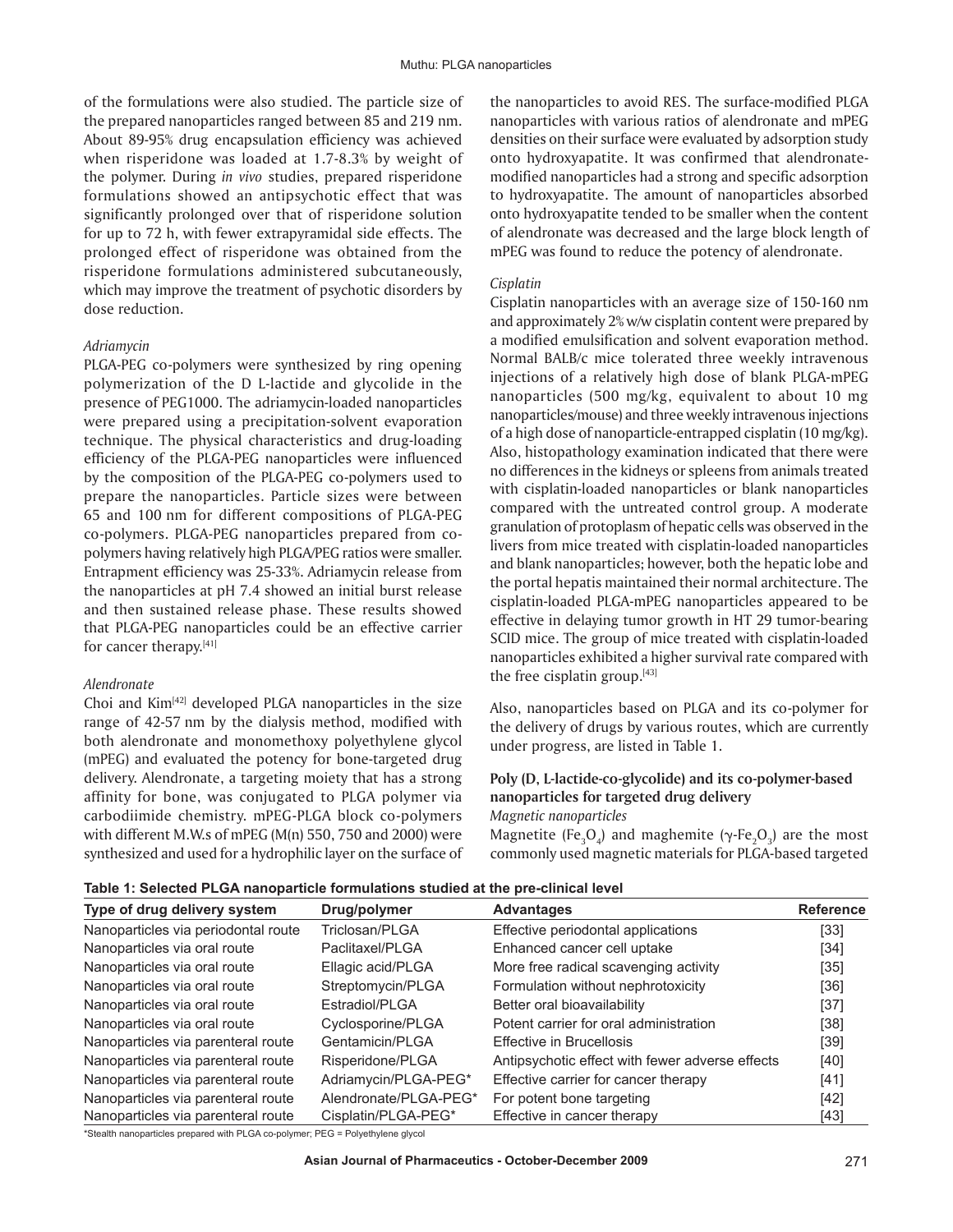drug delivery due to their good chemical stability and biocompatibility.[44]

Novel applications of magnetic nanoparticles are expected in the field of cancer thermal treatment, magnetic targeting, imaging and remotely triggered targeted drug release.[2] Recently, magnetic material (nanoparticles)-loaded PLGA nanoparticles are developed to target the cancer site under the influence of external magnets. If cancer drugs are loaded into such PLGA nanoparticles, such a system will offer an increased therapeutic activity at lower doses with fewer toxic effects.[45]

Ngaboni Okassa et al.<sup>[45]</sup> developed biodegradable PLGA nanoparticles loaded with magnetite/maghemite nanoparticles for intravenous drug targeting. Magnetite-loaded PLGA particles were prepared by a modified double emulsion method (w/o/w) or by an emulsion-evaporation process (o/w). The influence of some experimental parameters, such as types of magnetite/maghemite nanoparticles, volume of magnetite suspension and amount of polymer were investigated. The morphology, size and zeta potential of the magnetite/PLGA nanoparticles were determined. The magnetite entrapment efficiency and magnetite content were assessed by dosing iron in the composite nanoparticles. Transmission electron microscopy photomicrographs showed that the composite nanoparticles were almost spherical in shape, with a rather monomodal distribution in size. All composite nanoparticle formulations were found to have the mean diameter within the range of 268-327 nm with a polydispersity index within the range of 0.02-0.15. Magnetite nanoparticles coated with oleic acid showed more efficient entrapment (60%) as compared with uncoated magnetite nanoparticles (48%).

#### *Polymeric nanomicelles*

Polymeric nanomicelles, self-assemblies of block copolymers, have a fairly narrow size distribution in the range of 10-100 nm and are characterized by their unique core-shell architecture, in which an inner core (PLGA) loaded with hydrophobic drug is surrounded by an outer shell of hydrophilic layer, such as PEG. The PLGA co-polymer-based polymeric nanomicelles are also used as a targeted drug delivery carrier for various therapies (e.g., cancer therapy).[46]

Yoo and Park<sup>[47]</sup> have synthesized PLGA-PEG (PLGA co-polymer)based polymeric nanomicelles and the primary amino group of doxorubicin was then conjugated to the terminal hydroxyl group of PLGA, which had been pre-activated using p-nitrophenyl chloroformate. The polymeric nanomicelles (PLGA co-polymer-based passive-targeted drug delivery carrier) containing chemically conjugated doxorubicin exhibited a more sustained release profile than PLGA-PEG nanomicelles containing physically entrapped doxorubicin. The cytotoxic activity of the micelles against HepG2 cells was greater than free doxorubicin, suggesting that the nanomicelles containing conjugated doxorubicin were more

effectively taken up cellularly by an endocytosis mechanism rather than by passive diffusion.

#### **CONCLUSION**

PLGA is a suitable biomaterial or polymer for the preparation of novel drug delivery systems due to its biodegradability and biocompatibility. The present review summarized the recent studies on PLGA and its co-polymer-based polymeric nanoparticles. PLGA-based polymeric nanoparticles loaded with different drugs showed effectiveness in their respective therapies. The stealth nanoparticles based on the PLGA co-polymer are developed to overcome the opsonization process during i.v. administration for an improved and targeted drug delivery.

#### **REFERENCES**

- 1. Allemann E, Gurny R, Doelker E. Drug-loaded nanoparticles-prepa ration methods and drug targeting issues. Eur J Pharm Biopharm 1993;39:173-91.
- 2. Muthu MS, Singh S. Targeted nanomedicines: Effective treatment modalities for cancer, AIDS and brain disorders. Nanomed 2009;4:105-18.
- 3. Labhasetwar V, Song C, Levy RJ. Nanoparticles drug delivery systems. Adv Drug Deliv Rev 1997;24:63-85.
- 4. Stevanović M, Savić J, Jordović B, Uskoković D. Fabrication, *in vitro* degradation and the release behaviours of poly(DL-lactide-co-glycolide) nanospheres containing ascorbic acid. Colloids Surf B Biointerfaces 2007;59:215-23.
- 5. Pinto Reis C, Neufeld RJ, Ribeiro AJ, Veiga F. Nanoencapsulation I. Methods for preparation of drug-loaded polymeric nanoparticles. Nanomedicine 2006;2:8-21.
- 6. Verger ML, Fluckiger L, Kim Y, Hoffman M, Maincent P. Preparation and characterization of nanoparticles containing an antihypertensive agent. Eur J Pharm Biopharm 1998;46:137-43.
- 7. Mainardes RM, Evangelista RC. PLGA nanoparticles containing praziquantel: Effect of formulation variables on size distribution. Int J Pharm 2005;290:137-44.
- 8. Hans ML, Lowman AM. Biodegradable nanoparticles for drug delivery and targeting. Curr Opin Sol State Mater Sci 2002;6:319-27.
- 9. Zhao Y, Chen W, Cai Q, Wang S, Bo J, Wu C. Erosion induced controllable release of gliclazide encapsulated inside degradable polymeric particles. Macromol Biosci 2004;4:308-13.
- 10. Lewis DD. Controlled release of bioactive agents from lactide/glycolide polyiners. In: Chasin M, Langer R, eds. Biodegradable Polymers as Drug Delivery Systems. New York, Marcel Dekker; 1990. p. 1-41.
- 11. Gilding DK, Reed AM. Biodegradable polymers for use in surgery. Polyglycolic/poly(lactic acid) homo- and copolymers: 1. Polymer 1979;20:1459-64.
- 12. Athanasiou KA, Niederauer GG, Agrawal CM. Sterilization, toxicity, biocompatibility and clinical applications of polylactic acid/polyglycolic acid copolymers. Biomaterials 1996;17:93-102.
- 13. Ravivarapu HB, Burton K, DeLuca PP. Polymer and microsphere blending to alter the release of a peptide from PLGA microspheres. Eur J Pharm Biopharm 2000;50:263-70.
- 14. Li S, McCarthy SP. Influence of crystallinity and stereochemistry on the enzymatic degradation of poly(lactide)s. Macromolecules 1999;32:4454-56.
- 15. Schliecker G, Schmidt C, Fuchs S, Kissel T. Characterization of a homologous series of D,L-lactic acid oligomers; a mechanistic study on the degradation kinetics *in vitro*. Biomaterials 2003;24:3835-44.
- 16. Park TG. Degradation of poly(D,L-lactic acid) microspheres: Effect of molecular weight. J Control Release 1994;30:161-73.